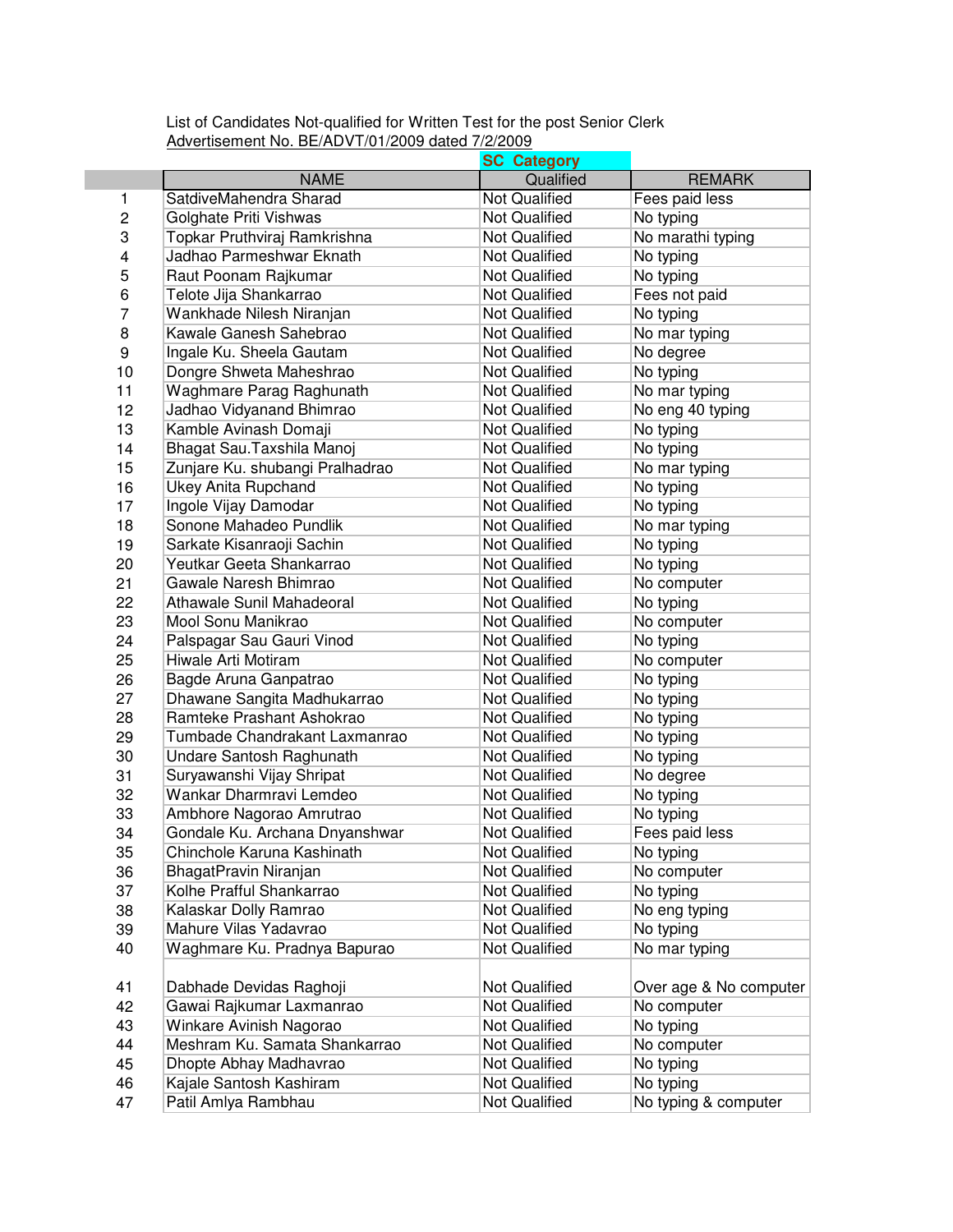| 48 | Gedam Priti Govindrao           | <b>Not Qualified</b> | Fees not paid    |
|----|---------------------------------|----------------------|------------------|
| 49 | Ambade Rupali Arun              | <b>Not Qualified</b> | No typing        |
| 50 | Ghodpage Vaishali Sharwan       | <b>Not Qualified</b> | No typing        |
| 51 | Bhalerao Sandip Sahebrao        | <b>Not Qualified</b> | No mar typing    |
| 52 | Dhoke Ku. Durga Narayan         | <b>Not Qualified</b> | No computer      |
| 53 | Gaikwad Mamtabai Jagdeo         | <b>Not Qualified</b> | No computer      |
| 54 | Khandare Ravindra Kisan         | <b>Not Qualified</b> | No typing        |
| 55 | Patil Najukrao Dault            | <b>Not Qualified</b> | No degree        |
| 56 | Tayde Lata Jagjeevan            | <b>Not Qualified</b> | No mar typing    |
| 57 | Kamble Anuprabha Baburao        | <b>Not Qualified</b> | No typing        |
| 58 | Gondane Jyoti Sambhaji,         | <b>Not Qualified</b> | No typing        |
| 59 | Khobragade Yogesh Madhorao      | Not Qualified        | No typing        |
| 60 | Telgote Ankush Ashok            | <b>Not Qualified</b> | No typing        |
| 61 | Choudhari Smita Devdas          | <b>Not Qualified</b> | Fees paid less   |
| 62 | Shirsat Subhash Rahul           | <b>Not Qualified</b> | No degree        |
| 63 | Gedam Arti Haridas              | <b>Not Qualified</b> | No typing        |
| 64 | <b>Bhalke Sachin Rameshrao</b>  | Not Qualified        | No degree        |
| 65 | Suryawanshi Ku. Meena Mahadeo,  | <b>Not Qualified</b> | No typing        |
| 66 | Patil Ashwini Gurudas           | <b>Not Qualified</b> | No typing        |
| 67 | Chavare Kanchan Bhagwan         | <b>Not Qualified</b> | No typing        |
| 68 | Bhagat Sumedh Shamrao           | <b>Not Qualified</b> | No typing        |
| 69 | Kathane Prashant Ganeshrao      | <b>Not Qualified</b> | No typing        |
| 70 | Deole Waman Laxman              | <b>Not Qualified</b> | Over age         |
| 71 | Pandgale Punam Prakash          | <b>Not Qualified</b> | No degree        |
| 72 | Patode Prakash Kanhu            | <b>Not Qualified</b> | No computer      |
| 73 | Bhaware Panchashila Sadashivrao | <b>Not Qualified</b> | No degree        |
| 74 | Kawale Madhuri Ramdas           | <b>Not Qualified</b> | No typing        |
| 75 | Gajbhiye Hiteshri Manojkumar    | <b>Not Qualified</b> | Fees not paid    |
| 76 | <b>Gharde Prashant Arun</b>     | <b>Not Qualified</b> | No typing        |
| 77 | Khanderao Ku. Chandana Pundlik  | <b>Not Qualified</b> | No degree        |
| 78 | Meshram Ishwar Namdovji         | <b>Not Qualified</b> | No mar typing    |
| 79 | Bharsakale Sachin Duryodhan     | <b>Not Qualified</b> | No typing        |
| 80 | Wasnik Archana Laxmanji         | Not Qualified        | No typing        |
| 81 | Bansod Ku. Geeta Bhojaraj       | <b>Not Qualified</b> | No typing        |
| 82 | Thaware Roashani Prabhakar      | <b>Not Qualified</b> | No typing        |
| 83 | Bavskar Krishna Ghanashyam      | <b>Not Qualified</b> | Fees paid less   |
| 84 | Gaikwad Rina Dnyanoba           | <b>Not Qualified</b> | No typing        |
| 85 | Gharde Arun Govardhan           | Not Qualified        | No typing        |
| 86 | Dhopate Madhuri Durgadas        | Not Qualified        | No computer      |
| 87 | Bhimte Vijayata Dhanraj         | Not Qualified        | No eng 40 typing |
| 88 | Fulke Sudhir Sarangdhar         | Not Qualified        | No typing        |
| 89 | Mokde Bhagyashri Kamlakar       | Not Qualified        | No typing        |
| 90 | Shegaonkar Rajesh Bhikaji       | <b>Not Qualified</b> | No typing        |
| 91 | Dandi Smita Uttam               | <b>Not Qualified</b> | No mar typing    |
| 92 | Sonvane Nitin Janardhanrao      | <b>Not Qualified</b> | No typing        |
| 93 | Patil Nitesh Ashok,             | <b>Not Qualified</b> | No degree        |
| 94 | Ingole Vitthalrao Rajesh        | <b>Not Qualified</b> | No eng 40 typing |
| 95 | Ponal Anil Ramdas               | <b>Not Qualified</b> | No typing        |
| 96 | Jamnik Vinod Wasudeo            | <b>Not Qualified</b> | No degree        |
| 97 | Kamble Ashwini Pandurang        | <b>Not Qualified</b> | No typing        |
| 98 | Kamble Rahul Bhimrao            | <b>Not Qualified</b> | No typing        |
| 99 | Kamble Priya Rahul              | Not Qualified        | No typing        |
|    |                                 |                      |                  |